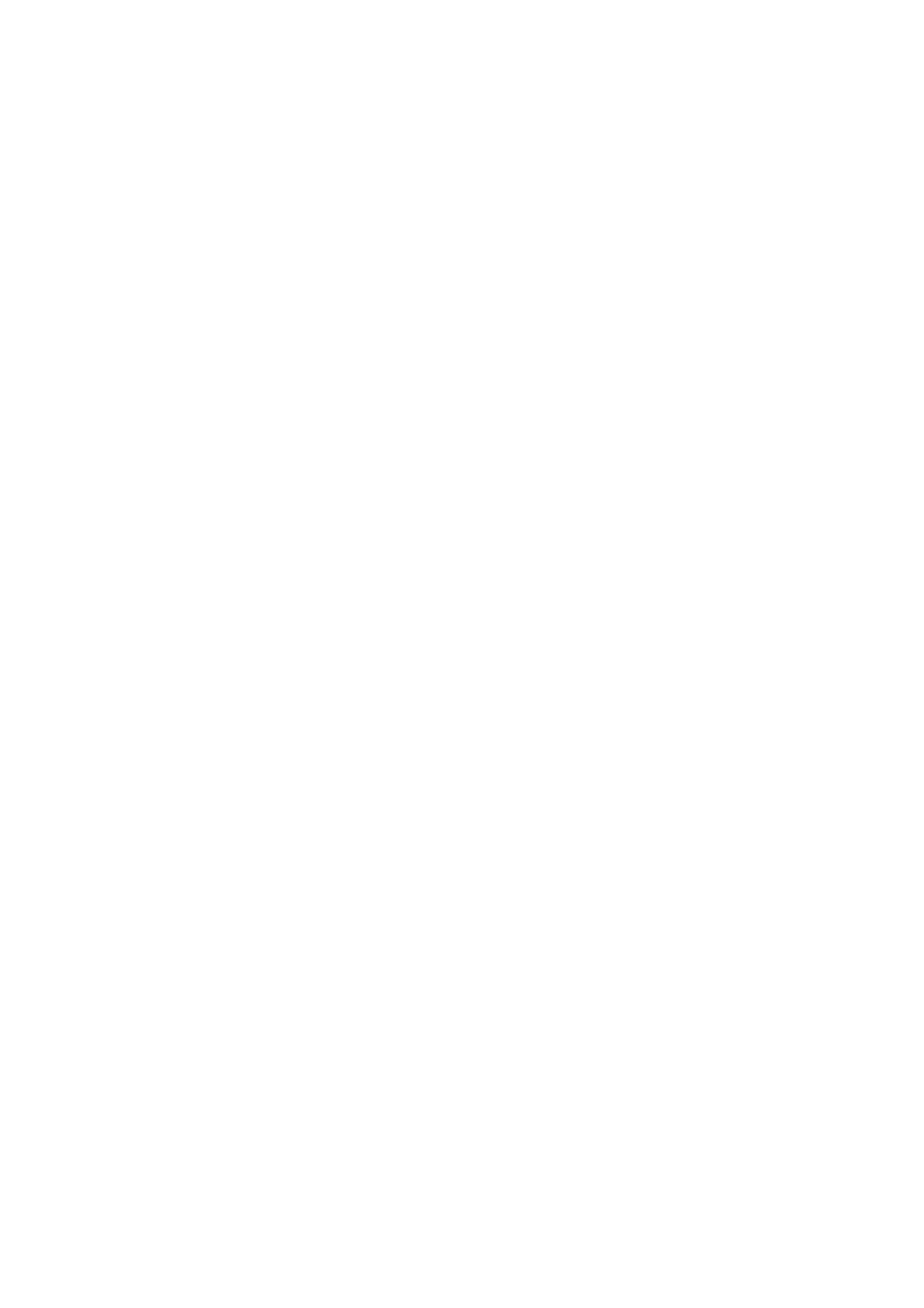# **Requisitions 1994** regulations in the

## **Contents**

| 1.  | Citation                                             | 1              |
|-----|------------------------------------------------------|----------------|
| 2.  | Commencement                                         | 1              |
| 3.  | Independent departments prescribed (Act s. 3(3))     | 1              |
| 4.  | Independent departments prescribed                   |                |
|     | (Act s. 5(2)(a))                                     | $\mathbf{1}$   |
| 4A. | Deemed chief executive officers (Act s. 4(5))        | $\sqrt{2}$     |
| 4B. | Deemed chief employee (Act s. 4(5))                  | $\overline{c}$ |
| 5.  | Employing authorities (Act s. $5(3)$ )               | $\overline{2}$ |
| 5A. | Human resource management activities prescribed      |                |
|     | (Act s. 21(1)(a)(ii))                                | 3              |
| 6A. | Entity prescribed for delegation by CEO              |                |
|     | (Act s. 33(1)(c)(ii))                                | 3              |
| 6.  | Salary level prescribed (Act s. 43(1))               | $\overline{4}$ |
| 7.  | Amount prescribed (Act s. $56(3)(a)$ )               | $\overline{4}$ |
| 8.  | Amount prescribed (Act s. $56(5)(b)$ )               | $\overline{4}$ |
| 8A. | Arrangements prescribed for remuneration of          |                |
|     | CEOs (Act s. $57(1)(b)$ )                            | 4              |
| 9.  | Period prescribed (Act s. 59(4))                     | $\overline{7}$ |
| 10. | Classes prescribed (Act s. $64(5)(b)$ )              | 8              |
| 11. | Period prescribed (Act s. 70(6))                     | 8              |
| 12. | Amount prescribed (Act s. 72(2)(b))                  | 9              |
| 13. | Salary level prescribed (Act s. $75(2)(a)$ )         | 9              |
| 14. | Classes of employees prescribed (Act s. $76(1)(b)$ ) | 9              |
| 15. | Offences prescribed (Act s. 80A serious offence)     | 10             |
| 16. | Procedures prescribed (Act s. 81(2))                 | 10             |
| 17. | Procedures prescribed (Act s. $83(1)(a)$ )           | 11             |
| 18. | Procedures prescribed (Act s. $83(1)(b)$ and $85)$ ) | 11             |

| As at 20 Aug 2014 | Version 03-d0-02                                                         | page i |
|-------------------|--------------------------------------------------------------------------|--------|
|                   | Extract from www.slp.wa.gov.au, see that website for further information |        |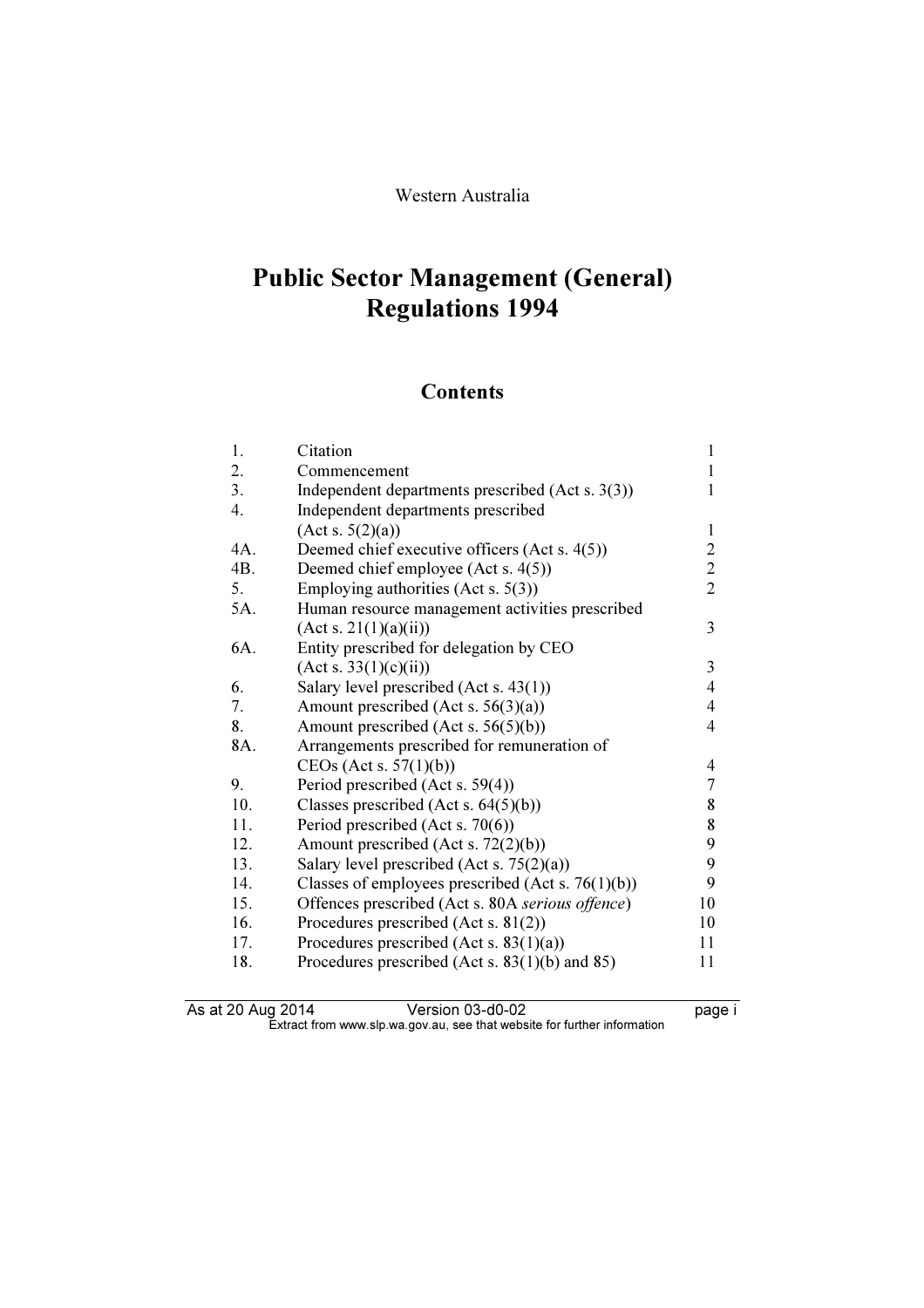#### **Contents**

| 19. | Details of breaches of discipline prescribed |    |
|-----|----------------------------------------------|----|
|     | (Act s. 86(1)(b))                            | 12 |
| 20. | Procedures prescribed (Act s. $86(4)(a)$ )   | 12 |
| 21. | Period prescribed (Act s. 90)                | 13 |
| 22. | Offences prescribed (Act s. $92(1)(b)$ )     | 13 |
| 23. | Period prescribed (Act s. 92(2))             | 14 |
| 25. | Personnel records prescribed                 | 14 |
| 26. | Period prescribed (Act Sch. 5 cl. 13(14))    | 15 |
|     | <b>Notes</b>                                 |    |
|     | Compilation table                            | 16 |
|     |                                              |    |

### Defined terms

page ii Version 03-d0-02 As at 20 Aug 2014  $\mathbf{F}$  from which was the set that we besite for further information  $\mathbf{F}$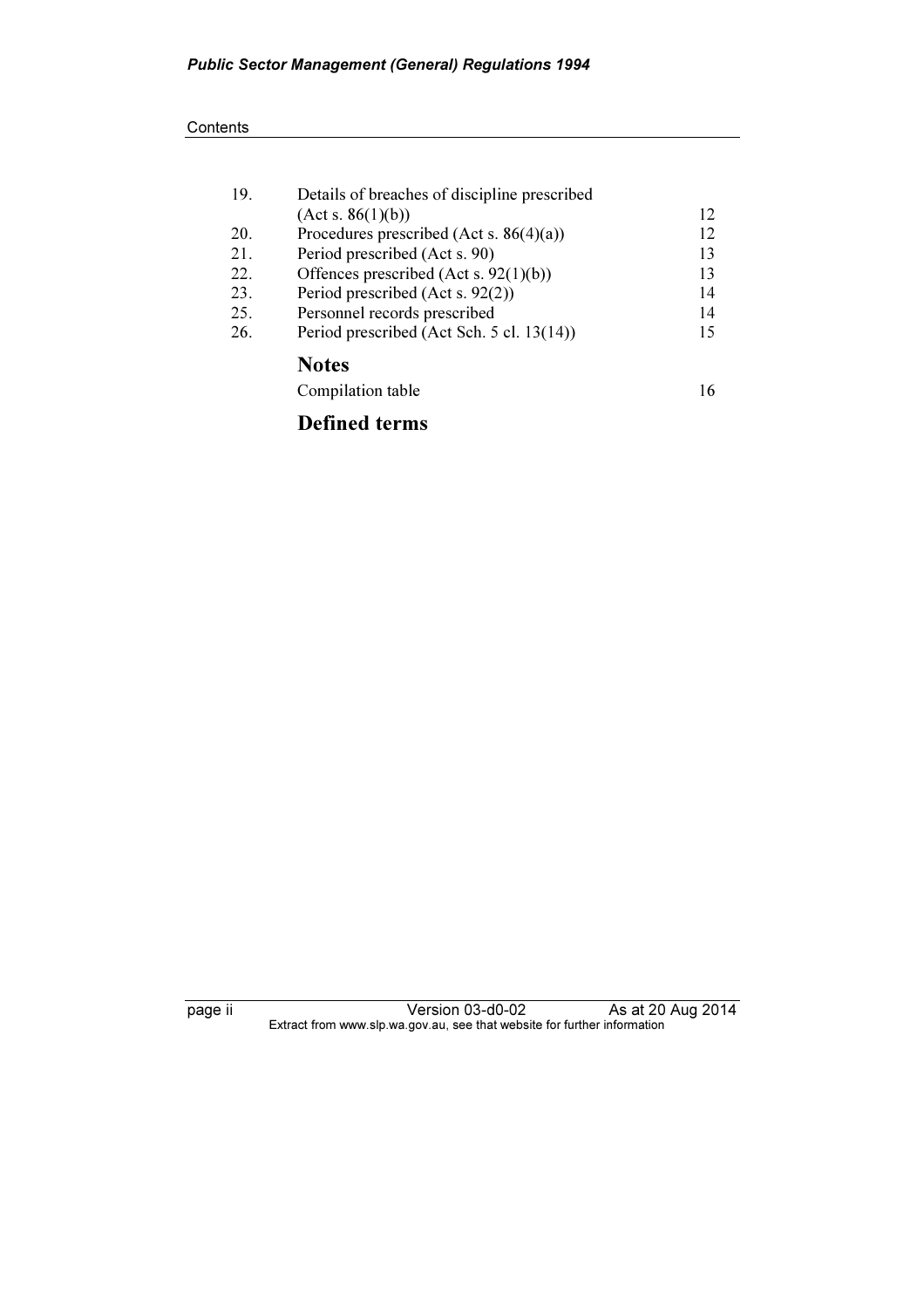Western Australia

Public Sector Management Act 1994

# Public Sector Management (General) regulations in the

#### 1. Citation

 These regulations may be cited as the Public Sector Management (General) Regulations 1994 $^1$ .

#### 2. Commencement

 These regulations come into operation on the day on which Part 9 of the Act comes into operation<sup>1</sup>.

#### 3. Independent departments prescribed (Act s. 3(3))

For the purposes of section 3(3) of the Act —

- (a) the department designated as the Office of the Environmental Protection Authority; and
- (b) the department designated as the Department of Planning,

are prescribed as independent departments.

[Regulation 3 amended in Gazette 22 Oct 2010 p. 5224.]

#### 4. Independent departments prescribed (Act s. 5(2)(a))

For the purposes of section  $5(2)(a)$  of the Act —

 (a) the department designated as the Office of the Environmental Protection Authority; and

As at 20 Aug 2014 Version 03-d0-02 page 1<br>Extract from www.slp.wa.gov.au, see that website for further information  $\mathbf{F}$  from which was the set that we besite for further information  $\mathbf{F}$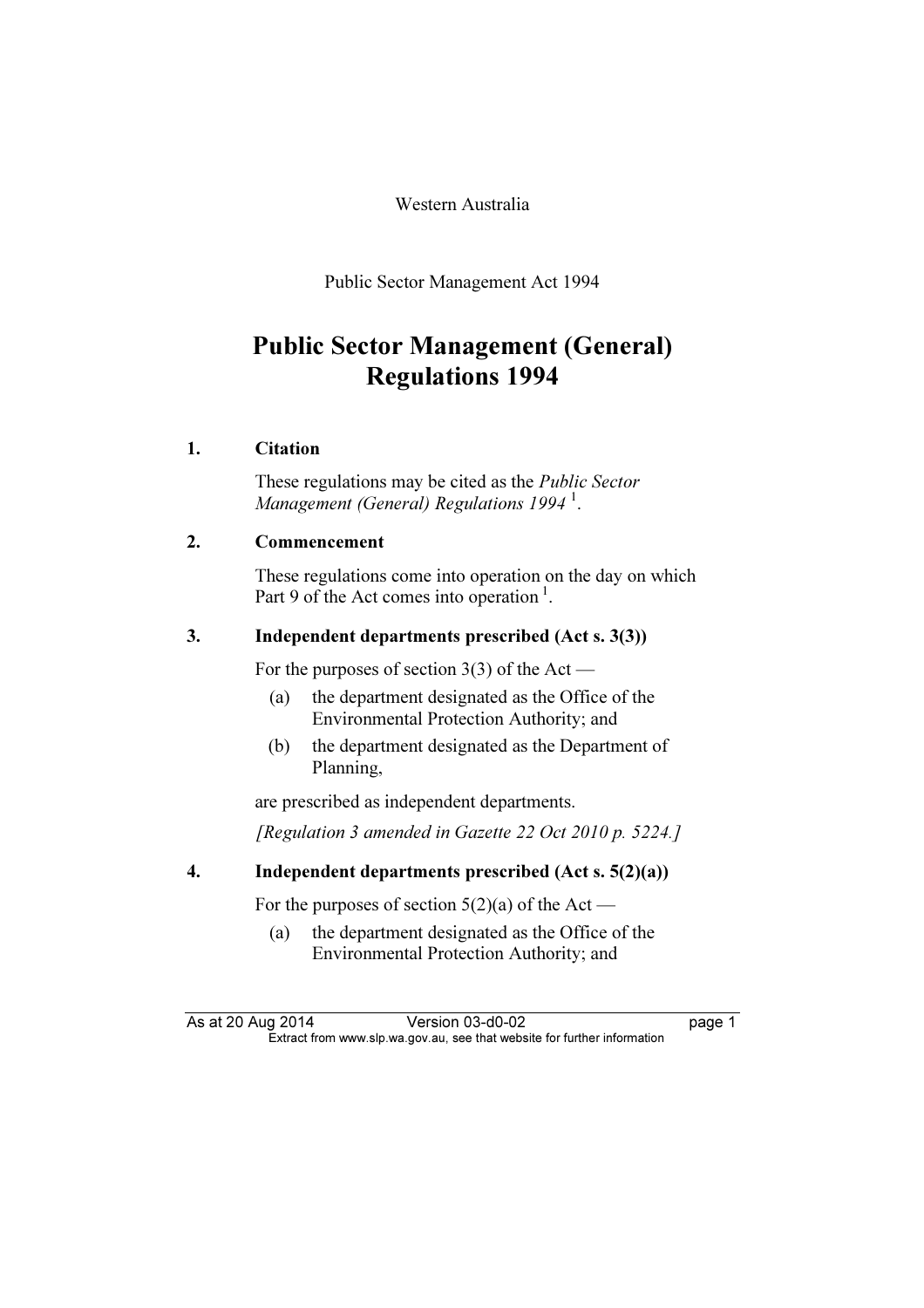| the department designated as the Department of |
|------------------------------------------------|
| Planning.                                      |

are prescribed as independent departments.

[Regulation 4 amended in Gazette 22 Oct 2010 p. 5224.]

#### 4A. Deemed chief executive officers (Act s. 4(5))

- (1) For the purposes of section 4(5) of the Act, the Director within the meaning of the Director of Public Prosecutions Act 1991 is deemed to be the chief executive officer of the department designated under section 35 of the Act as the Office of the Director of Public Prosecutions.
- (2) For the purposes of section 4(5) of the Act, the Inspector of Custodial Services under the Inspector of Custodial Services Act 2003 is deemed to be the chief executive officer of the department designated under section 35 of the Act as the Office of the Inspector of Custodial Services.

[Regulation 4A inserted in Gazette  $18$  Aug 1995 p. 3775; amended in Gazette 16 Jun 2000 p. 2958; No. 75 of 2003 s.  $56(1).7$ 

#### 4B. Deemed chief employee (Act s. 4(5))

 For the purposes of section 4(5) of the Act, the Director within the meaning of the Health Services (Conciliation and Review) Act 1995 is deemed to be the chief employee of the Office of Health Review established by section 6(1) of that Act.

[Regulation 4B inserted in Gazette 7 Jun 1996 p. 2414.]

#### 5. Employing authorities (Act s. 5(3))

For the purposes of section  $5(3)$  of the Act —

- $[(a)$  deleted]
	- (b) the Commissioner within the meaning of the  $Equal$ Opportunity Act 1984 is the employing authority of the officers referred to in section 79 of that Act; and

page 2 Version 03-d0-02 As at 20 Aug 2014<br>Extract from www.slp.wa.gov.au, see that website for further information  $\mathbf{F}$  from which we be the website for further information for further information  $\mathbf{F}$ 

r. 4A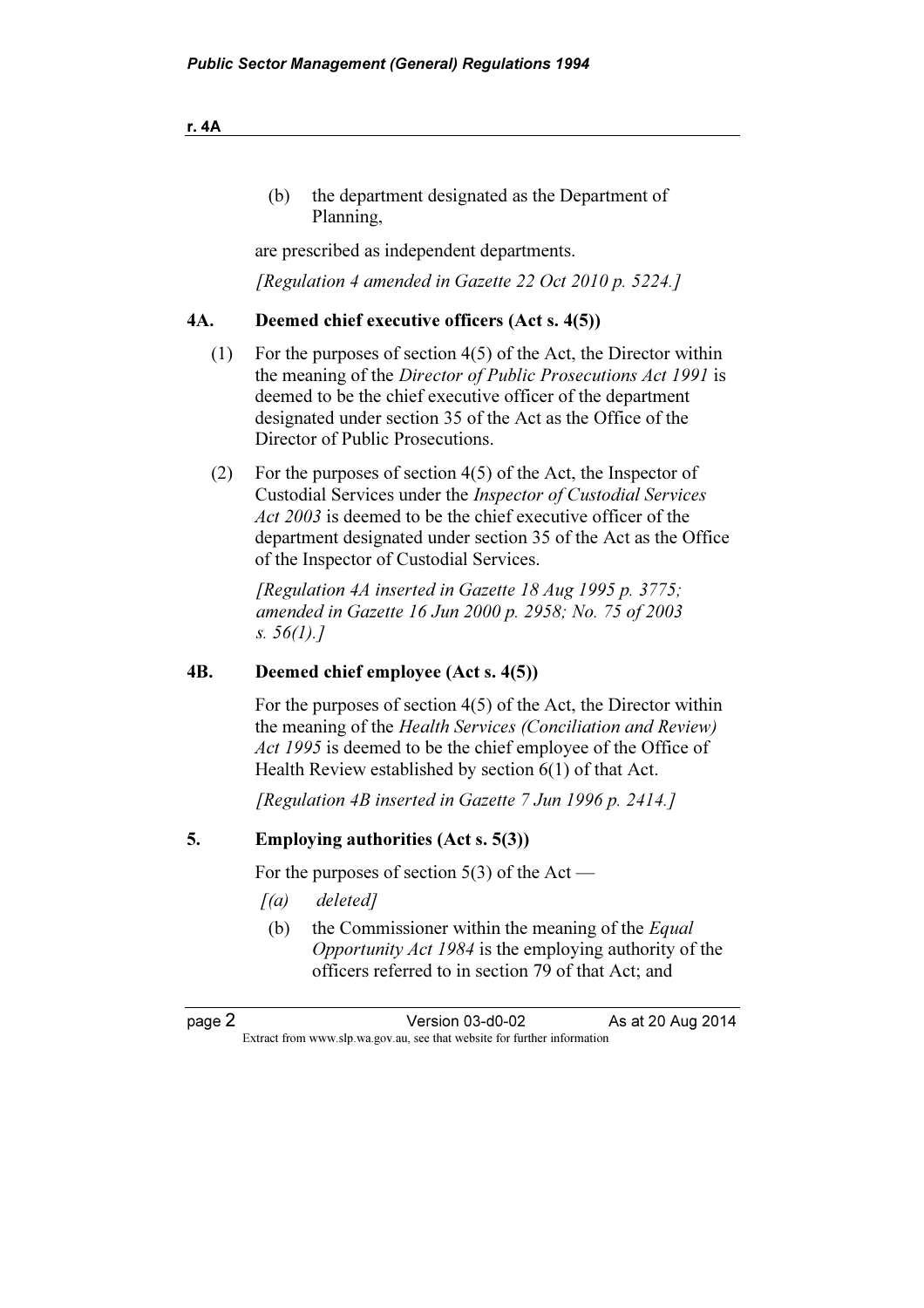- (c) the Law Reform Commission of Western Australia established under the Law Reform Commission Act 1972 is the employing authority of the public service officer who is for the time being —
	- (i) appointed within the meaning of section 14 of that Act; and
	- (ii) known as the Executive Officer and Director of Research of that Commission;

and

- (d) The State Housing Commission established under the State Housing Act 1946 (now repealed) and preserved and continued under the Housing Act 1980 is the employing authority of public service officers who are for the time being appointed, or whose services are for the time being co-opted, within the meaning of —
	- (i) section 15 of the Government Employees' *Housing Act 1964*<sup>2</sup>; or
	- (ii) section 15 of the Industrial and Commercial Employees' Housing Act  $1973^3$ .

[Regulation 5 amended in Gazette 18 Aug 1995 p. 3775; 7 Jun 1996 p. 2414; 19 Nov 1999 p. 5792; 29 Dec 2006 p. 5920.]

#### 5A. Human resource management activities prescribed  $(Act s. 21(1)(a)(ii))$

For the purposes of section  $21(1)(a)(ii)$  of the Act, temporary deployment (acting) and grievance resolution are prescribed as human resource management activities relating to employees.

[Regulation 5A inserted in Gazette 19 Sep 1997 p. 5289.]

#### 6A. Entity prescribed for delegation by CEO (Act s.  $33(1)(c)(ii)$ )

 (1) For the purposes of section 33 of the Act, the Police Force (within the meaning of the *Police Act 1892*) is prescribed as an entity.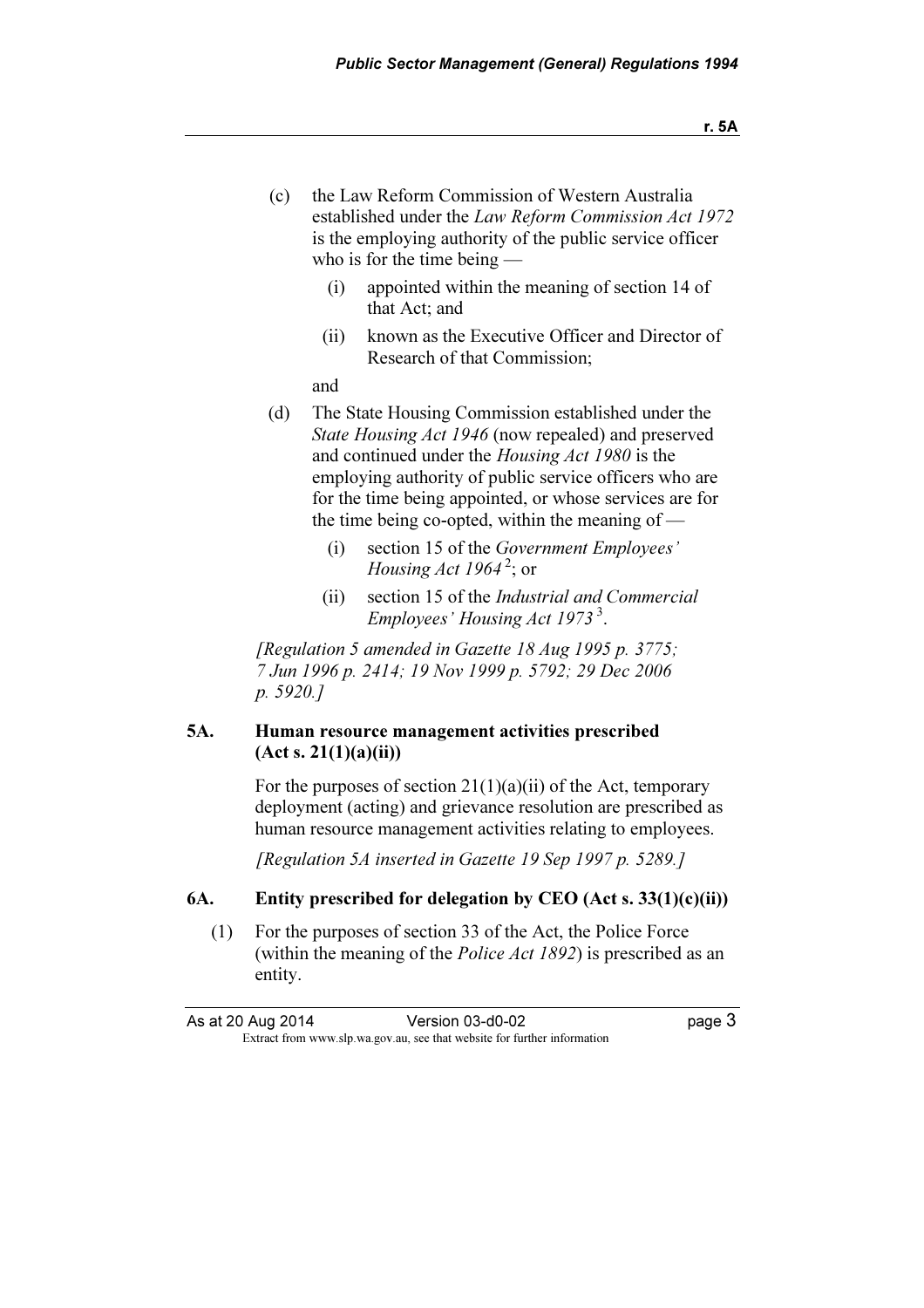| Subregulation (1) applies only to a delegation by the |
|-------------------------------------------------------|
| Commissioner of Police.                               |

[Regulation 6A inserted in Gazette 24 Jan 2012 p. 555-6.]

#### 6. Salary level prescribed (Act s. 43(1))

 For the purposes of section 43(1) of the Act, the prescribed salary level is the level of the maximum salary payable in respect of a level 8 officer under the award —

- (a) made by the Industrial Commission under the Industrial Relations Act 1979; and
- (b) known as the Public Service Award 1992.

#### 7. Amount prescribed (Act s. 56(3)(a))

 For the purposes of section 56(3)(a) of the Act, the prescribed amount is an amount equal to the amount of remuneration payable to the executive officer concerned for the period of 12 weeks immediately preceding the day on which remuneration ceased to be payable to that executive officer.

#### 8. Amount prescribed (Act s. 56(5)(b))

For the purposes of section  $56(5)(b)$  of the Act —

- (a) the prescribed maximum amount is an amount equal to the amount of remuneration payable to the executive officer concerned for the period of 12 weeks immediately preceding the day on which remuneration ceased to be payable to that executive officer; and
- (b) the prescribed minimum amount is an amount equal to the amount of remuneration payable to the executive officer concerned for the last day on which remuneration is payable to that executive officer.

### 8A. Arrangements prescribed for remuneration of CEOs  $(Act s. 57(1)(b))$

 $(1)$  In this regulation —

page 4 Version 03-d0-02 As at 20 Aug 2014<br>Extract from www.slp.wa.gov.au, see that website for further information  $\mathbf{F}$  from which we be the website for further information for further information  $\mathbf{F}$ 

r. 6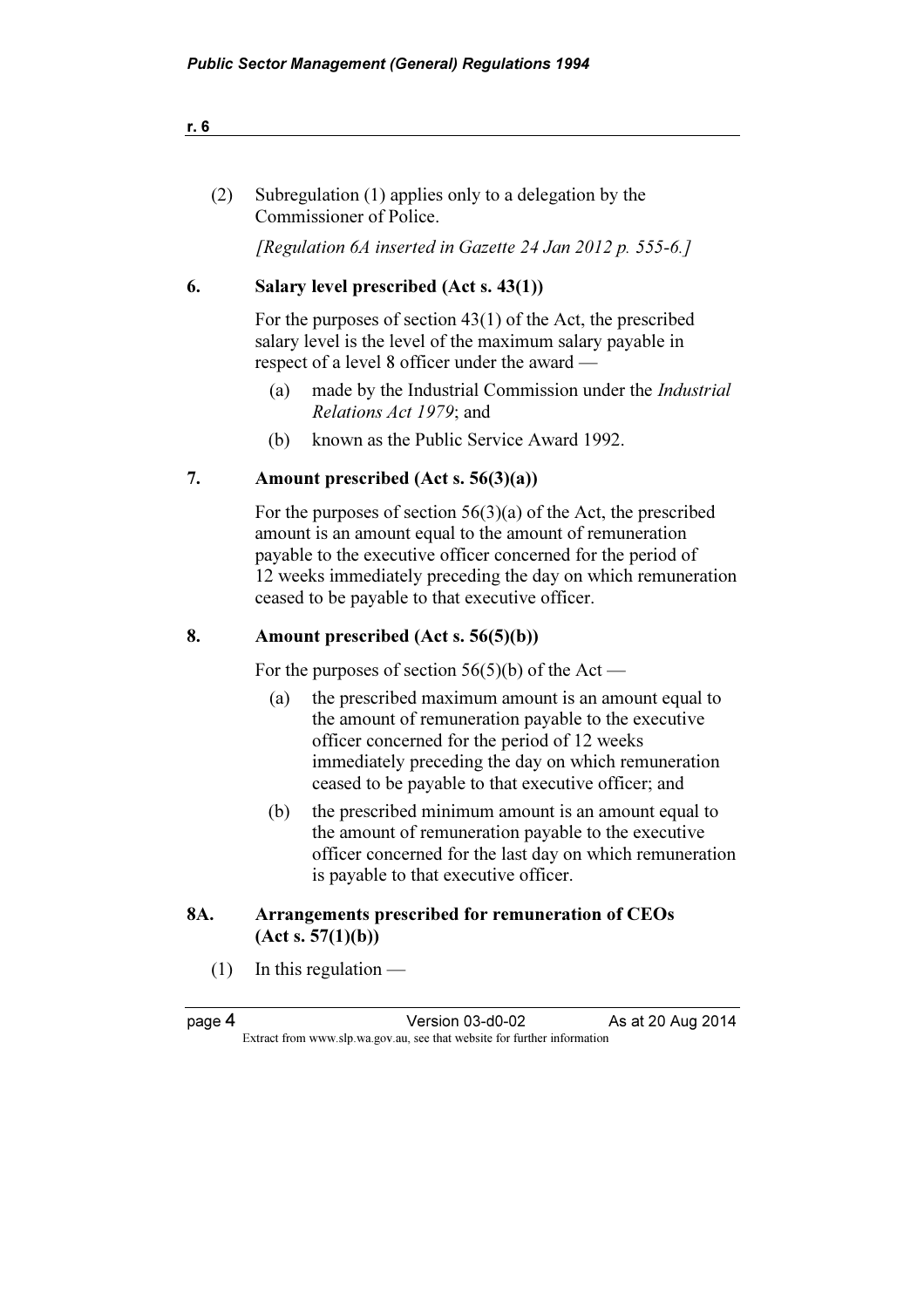non-SAT CEO means a chief executive officer whose office is not a SAT office;

**PSC class**, in relation to a non-SAT CEO, means the classification of the officer determined under a classification system specified in a Commissioner's instruction;

SAT CEO means a chief executive officer whose office is a SAT office;

SAT class means a salary band classification determined by the Tribunal in relation to SAT office-holders who are CEOs;

SAT office means an office referred to in section  $6(1)(d)$  or (e) of the Salaries and Allowances Act 1975;

**Tribunal** means the Salaries and Allowances Tribunal established by the Salaries and Allowances Act 1975.

- (2) For the purposes of section  $57(1)(b)$  of the Act, the remuneration to be accorded a non-SAT CEO under a contract of employment between the CEO and the CEO's employing authority must be in accordance with this regulation.
- (3) Subject to subregulations (6) and (8), the salary component of the remuneration to be accorded a non-SAT CEO of a PSC class referred to in Column 1 of the Table to this subregulation must not exceed the upper limit of the salary range specified by the Tribunal for the corresponding SAT class indicated in Column 2.

| Table                |                     |  |
|----------------------|---------------------|--|
| Column 1             | Column <sub>2</sub> |  |
| <b>Below Class 1</b> | Band 4              |  |
| Class 1 or Band 4    | Band 4              |  |
| Class 2 or Band 4    | Band 4              |  |
| Class 3 or Band 3    | Band 3              |  |

As at 20 Aug 2014 Version 03-d0-02 page 5  $\mathbf{F}$  from which we be the website for further information for further information  $\mathbf{F}$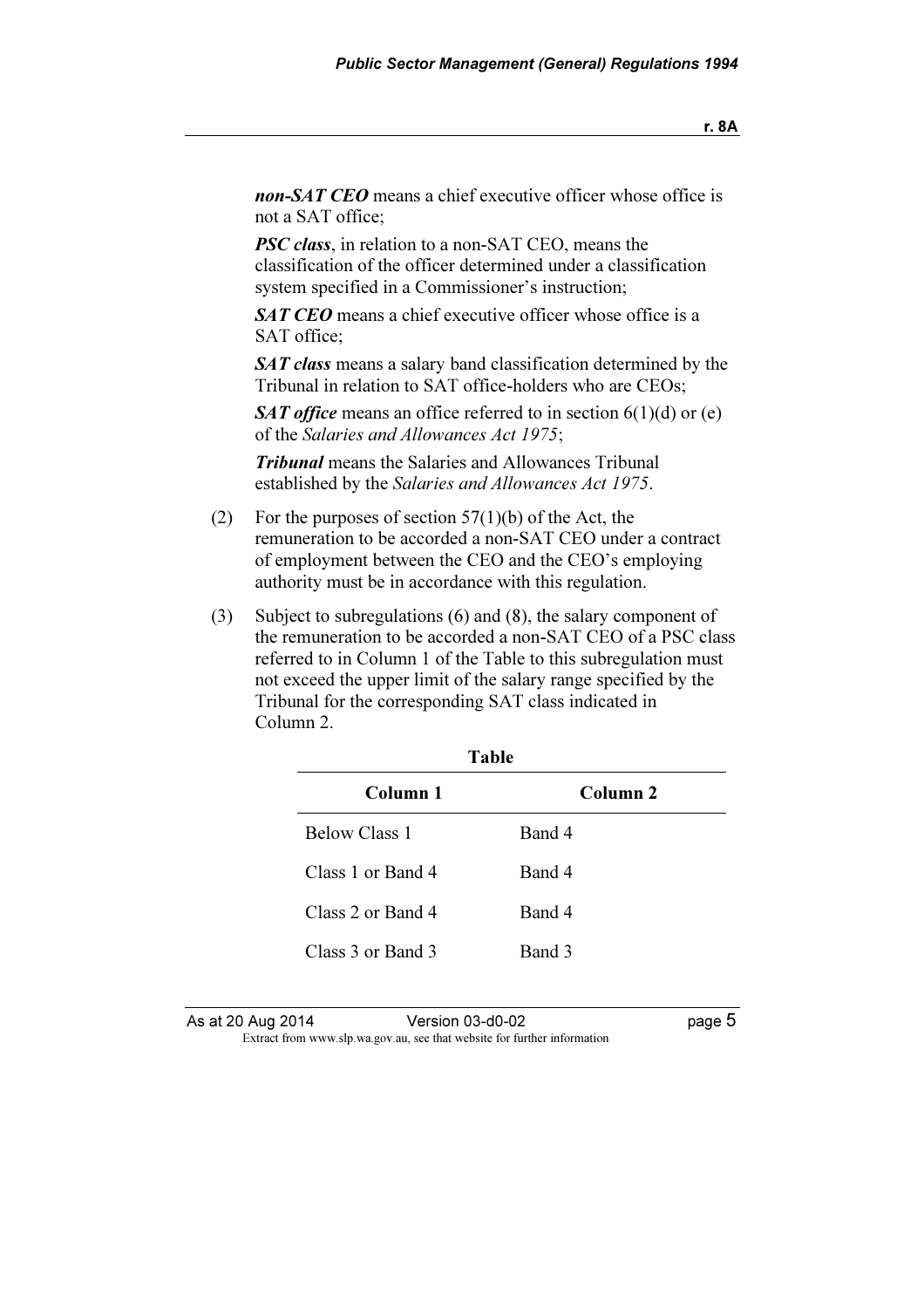| M.<br>v |
|---------|
|         |

| Column 1          | Column <sub>2</sub> |
|-------------------|---------------------|
| Class 4 or Band 3 | Band 3              |
| Band 2            | Band 2              |
| Band 1            | Band 1              |

- (4) Subject to subregulations (6) and (8), each non-salary component of the remuneration to be accorded a non-SAT CEO in receipt of a salary component of a given amount is not to exceed in value the corresponding non-salary component which might be accorded a SAT CEO in receipt of a salary component of that amount.
- $(5)$  deletedl
- (6) If the CEO's employing authority is satisfied that the remuneration otherwise payable under this regulation would be insufficient in order to recruit and retain a particular person as a particular non-SAT CEO, then —
	- (a) subregulations (3) and (4) do not apply; and
	- (b) the remuneration to be accorded that non-SAT CEO may be as determined by the employing authority.
- (7) Subregulation (8) applies to a person who was employed as a SAT CEO under a contract of employment but before the contract of employment expired, was transferred under section  $50(1)(a)(ii)$  of the Act to the performance of other functions in the Senior Executive Service.
- (8) If a person is a person to whom this subregulation applies, for the purpose of section 57(1)(b) of the Act, under a contract of employment entered into between the person and an employing authority —
	- (a) the salary component of remuneration to be accorded the person must not exceed the upper limit of the salary range specified by the Tribunal for the SAT class to

page 6 **Version 03-d0-02** As at 20 Aug 2014  $\mathbf{F}$  from which we be the website for further information for further information  $\mathbf{F}$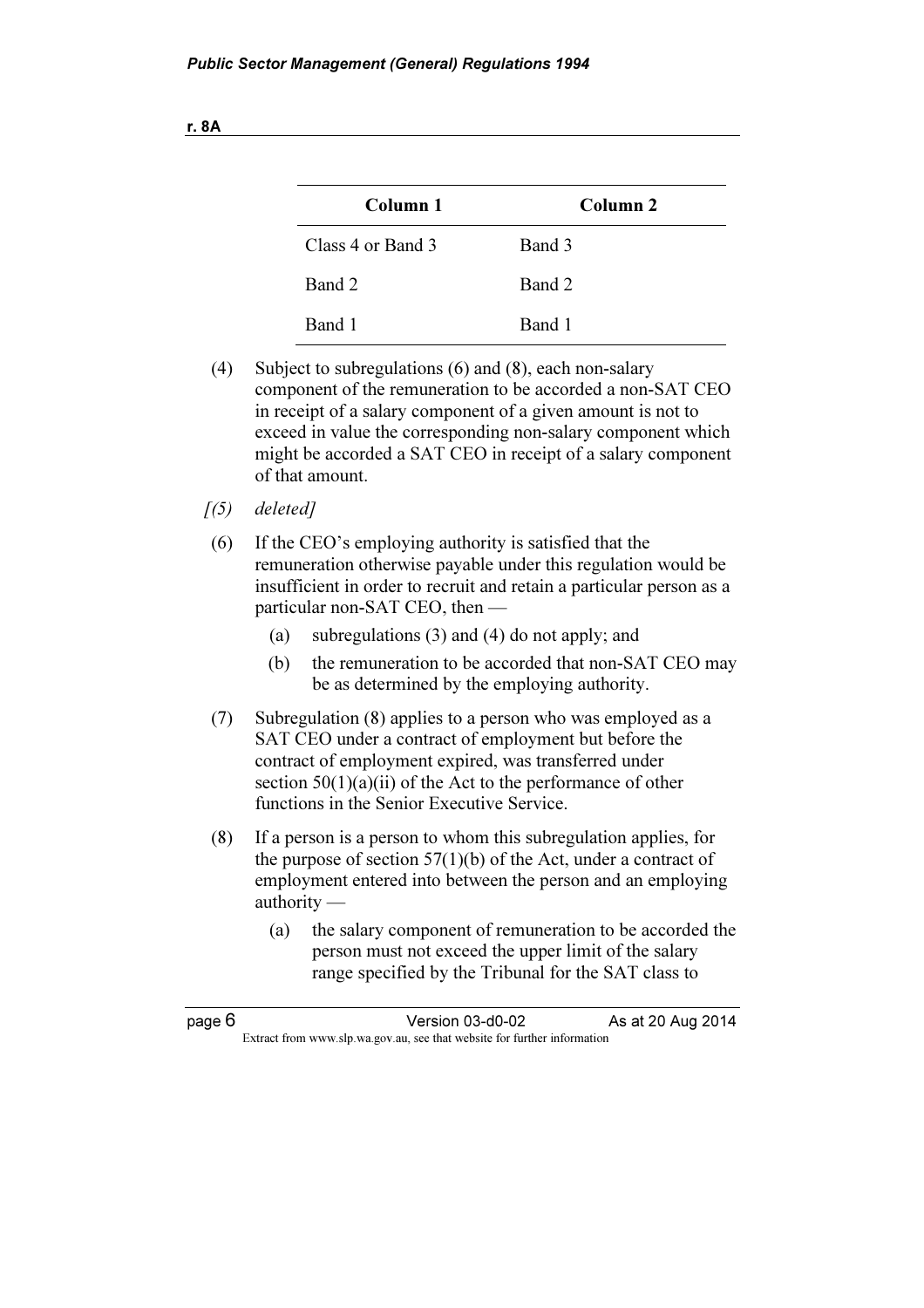which the person's SAT office was assigned immediately before the person ceased to hold the SAT office; and

- (b) each non-salary component of remuneration to be accorded the person is not to exceed in value the corresponding non-salary component which might be accorded a SAT CEO in receipt of a salary component of the same amount as the salary component which the person receives.
- (9) If a determination of the Tribunal is revoked or amended in such a way that the SAT classes referred to in subregulation (3) or their salary ranges can no longer be identified, salary components of remuneration may continue to be accorded under this regulation as if the SAT determination were still in force on the terms in operation immediately before revocation or amendment.
- (10) If a determination of the Tribunal is revoked or amended in such a way that a non-salary component of remuneration which may be accorded a SAT CEO in receipt of a given salary component can no longer be identified, the corresponding non-salary component of remuneration may continue to be accorded under this regulation as if the SAT determination were still in force on the terms in operation immediately before revocation or amendment.

 [Regulation 8A inserted in Gazette 19 Nov 1999 p. 5792-4; amended in Gazette 5 Apr 2002 p. 1833-4; 16 Sep 2005 p. 4347-8; 5 Nov 2010 p. 5571; 5 Jun 2012 p. 2364-6.]

#### 9. Period prescribed (Act s. 59(4))

 For the purposes of section 59(4) of the Act, the prescribed period is a period equal to the period in respect of which the amount of compensation paid to the person concerned under section 59 of the Act was calculated.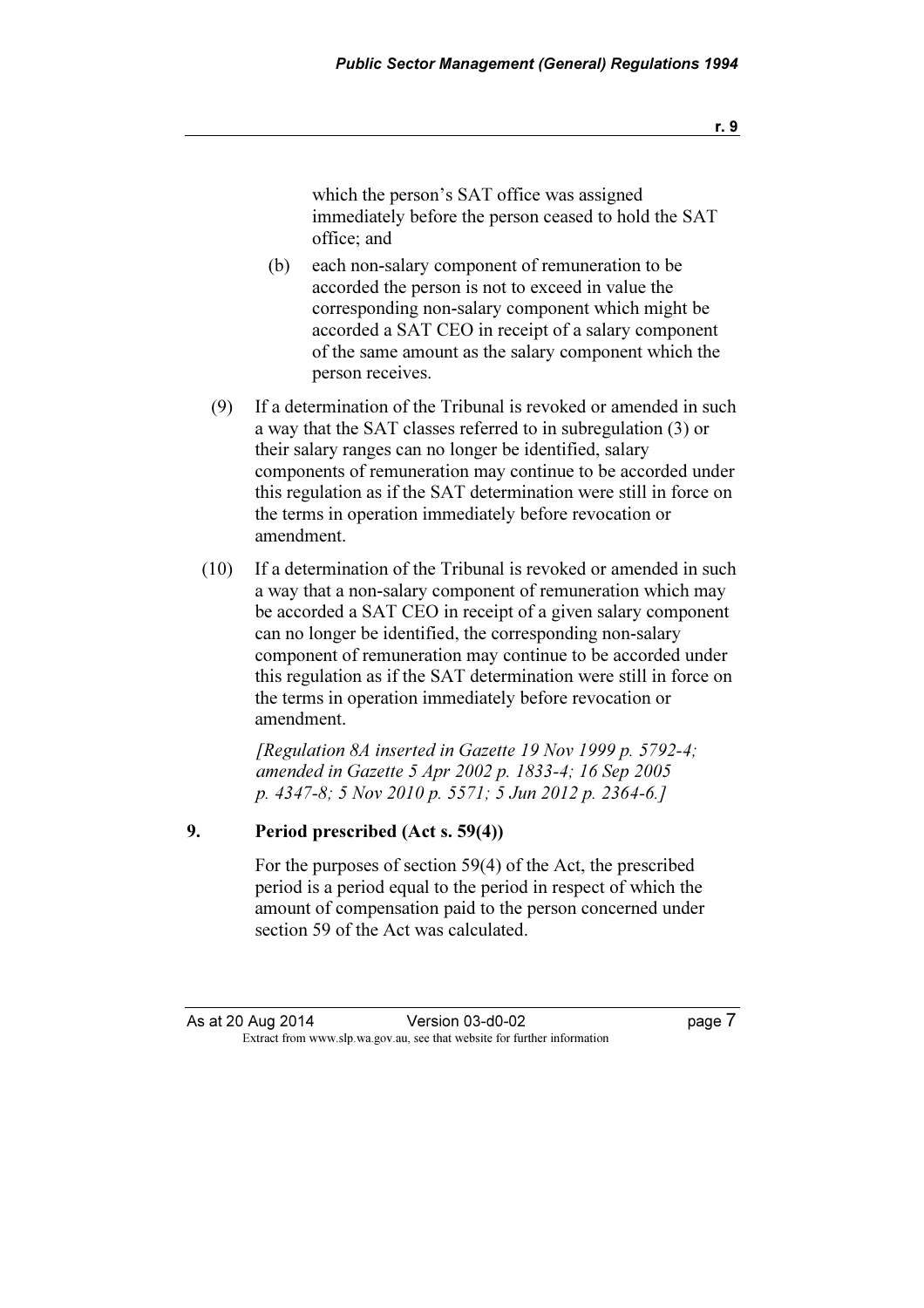#### 10. Classes prescribed (Act s. 64(5)(b))

 For the purposes of section 64(5)(b) of the Act, the prescribed classes are —

- (a) the class constituted by persons holding clerical, administrative and keyboard offices, posts or positions, appointment to the base grade of which is dependent on the satisfactory completion of the test known as the Public Service Clerical Aptitude Test; and
- (b) the class constituted by persons holding appointments made on the grounds of locality in the non-metropolitan area, after merit selection processes have been undergone; and
- (c) the class constituted by persons holding appointments made under the terms and conditions of a cadetship; and
- (d) the class constituted by persons holding appointments as a trainee graduate; and
- (e) the class constituted by persons employed through any recruitment programme conducted by the Workforce Management and Development Office; and
- (f) the class constituted by persons holding appointments as field officers in accordance with section 43(1) of the Conservation and Land Management Act 1984, after a recruitment programme has been conducted by the Department of Conservation and Land Management<sup>4</sup> and merit selection processes have been undergone.

[Regulation 10 amended in Gazette 9 Dec 1994 p.  $6714-15$ ; 22 Apr 1997 p. 2061.]

#### 11. Period prescribed (Act s. 70(6))

 For the purposes of section 70(6) of the Act, the prescribed period is a period equal to the period in respect of which the amount of compensation paid to the person concerned under section 70 of the Act was calculated.

```
r. 10
```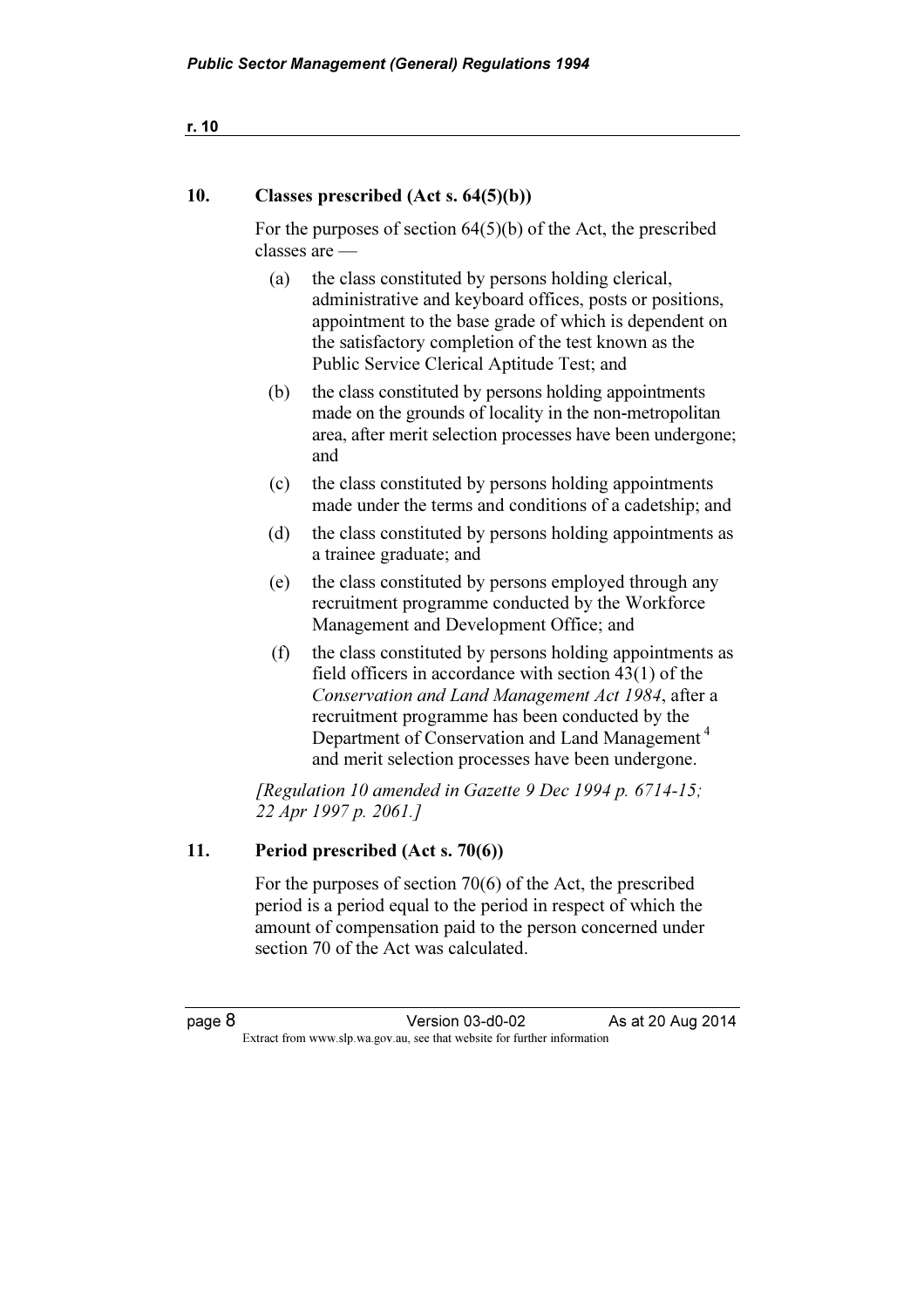r. 12

#### 12. Amount prescribed (Act s. 72(2)(b))

 For the purposes of section 72(2)(b) of the Act, the prescribed amount is an amount equal to the amount of salary payable to the ministerial officer concerned for the period of 12 weeks immediately preceding the day on which remuneration ceased to be payable to that ministerial officer.

#### 13. Salary level prescribed (Act s. 75(2)(a))

 For the purposes of section 75(2)(a) of the Act, the prescribed salary level is the level of the maximum salary payable in respect of a level 5 office under the award —

- (a) made by the Industrial Commission under the Industrial Relations Act 1979; and
- (b) known as the Public Service Award 1992.

#### 14. Classes of employees prescribed (Act s. 76(1)(b))

 For the purposes of section 76(1)(b) of the Act, the following classes of employees are prescribed —

- (a) persons employed under the *Education Act 1928*<sup>5</sup> in the Western Australian Department of Training<sup>6</sup>; and
- (b) academic and other staff, and other officers, employed under section 31(1)(a) of the Colleges Act 1978<sup>7</sup> at Karratha College<sup>8</sup>, being a college established under section 6 of that Act; and
- (c) persons employed under the Disability Services Act 1993 section 9(2) to whom the Government Officers (Social Trainers) Award 1988 made under the Industrial Relations Act 1979 applies.

 [Regulation 14 inserted in Gazette 1 Oct 1996 p. 5112; amended in Gazette 19 Aug 2014 p. 2996.]

As at 20 Aug 2014 Version 03-d0-02 Page 9  $\mathbf{F}$  from which we be the website for further information for further information  $\mathbf{F}$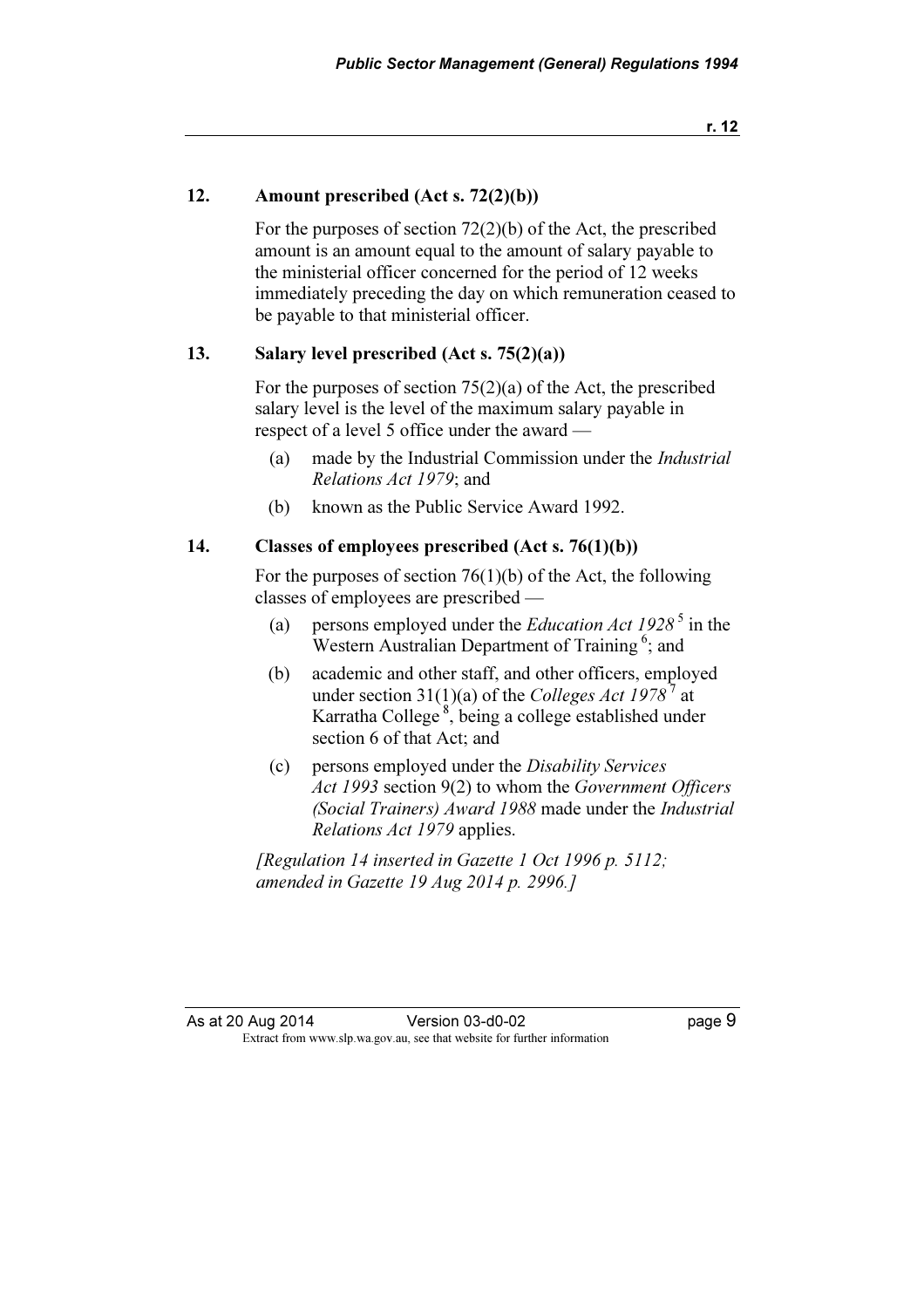| r. 15 |                                                  |                                                                                                                                                                                                                                                                             |  |
|-------|--------------------------------------------------|-----------------------------------------------------------------------------------------------------------------------------------------------------------------------------------------------------------------------------------------------------------------------------|--|
| 15.   | Offences prescribed (Act s. 80A serious offence) |                                                                                                                                                                                                                                                                             |  |
|       |                                                  | For the purposes of paragraph (d) of the definition of serious<br><i>offence</i> in section 80A of the Act, the following offences are<br>prescribed                                                                                                                        |  |
|       | (a)                                              | offences which involve —                                                                                                                                                                                                                                                    |  |
|       |                                                  | fraud or dishonesty; or<br>(i)                                                                                                                                                                                                                                              |  |
|       |                                                  | wilful damage to or destruction of, the property<br>(ii)<br>of others;                                                                                                                                                                                                      |  |
|       | (b)                                              | offences which are committed against the persons of<br>others:                                                                                                                                                                                                              |  |
|       | (c)                                              | offences which are punishable on conviction by<br>imprisonment for 2 years or more.                                                                                                                                                                                         |  |
|       |                                                  | [Regulation 15 inserted in Gazette 5 Nov 2010 p. 5571-2.]                                                                                                                                                                                                                   |  |
| 16.   |                                                  | Procedures prescribed (Act s. 81(2))                                                                                                                                                                                                                                        |  |
|       |                                                  | For the purposes of section $81(2)$ of the Act, as continued under<br>Schedule 8 clause $2(1)$ of the Act, the prescribed procedures in<br>accordance with which a suspected breach of discipline is to be<br>investigated are that the respondent is notified in writing — |  |
|       | (a)                                              | that an investigation of the suspected breach of<br>discipling is being initiated and of the nurnose of that                                                                                                                                                                |  |

- discipline is being initiated and of the purpose of that investigation; and (b) that the investigation referred to in paragraph (a) will
- lead to a finding being made in respect of, and may lead to action being taken against, the respondent under Division 3 of Part 5 of the Act and of the range of possible findings and possible action; and
- (c) of the steps which may be taken in the conduct of that investigation prior to the making of a finding, and the taking of any action, against the respondent; and
- (d) of any interviews or meetings which the respondent is required to attend; and

| page |  |
|------|--|
|      |  |

Version 03-d0-02 As at 20 Aug 2014 Extract from www.slp.wa.gov.au, see that website for further information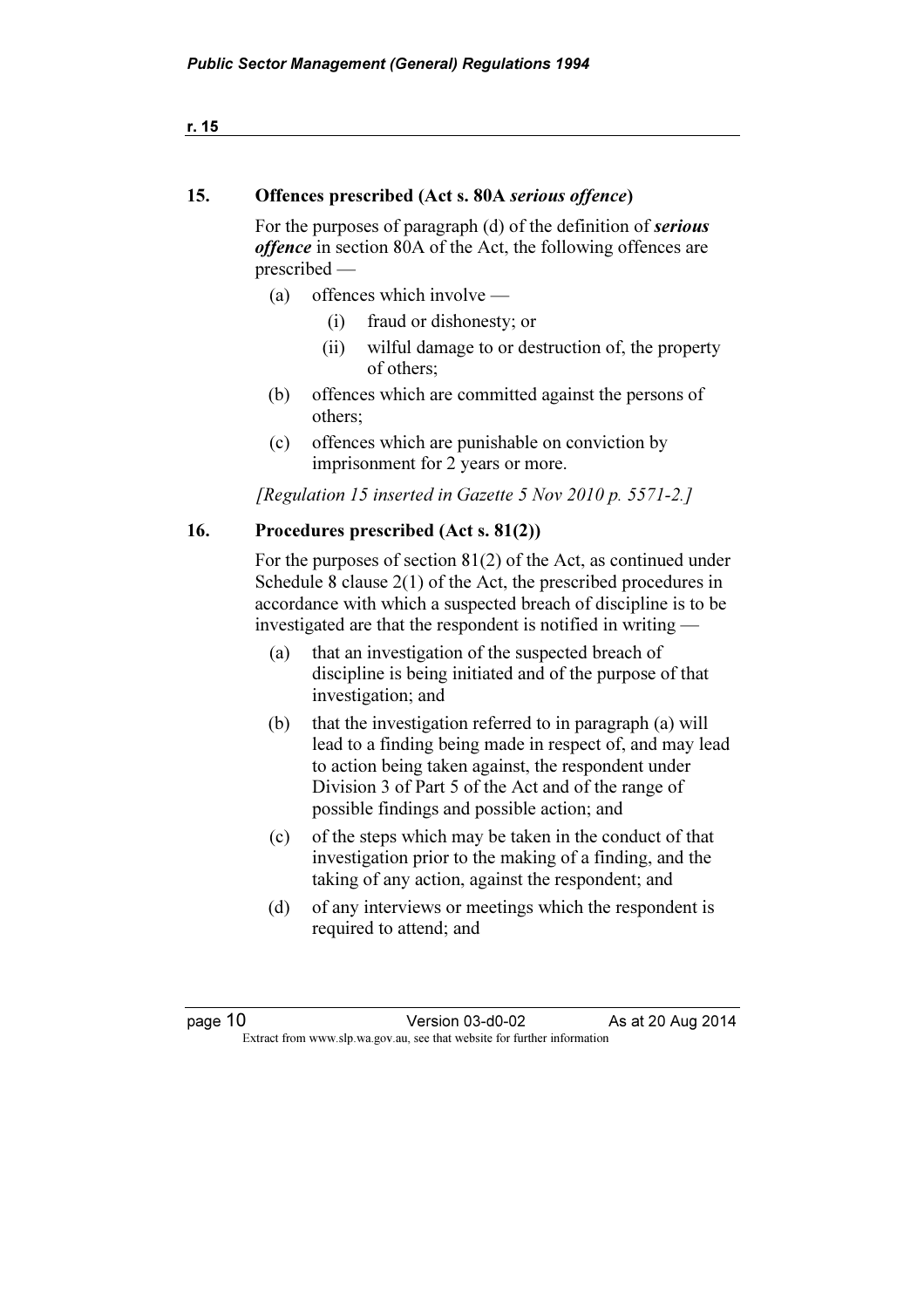(e) of his or her right to have present during any interviews or meetings attended by the respondent a representative capable of providing advice to the respondent.

[Regulation 16 amended in Gazette 5 Nov 2010 p. 5572.]

#### 17. Procedures prescribed (Act s. 83(1)(a))

For the purposes of section  $83(1)(a)(i)$ , (ii) or (iii) of the Act, as continued under Schedule 8 clause 2(1) of the Act, the prescribed procedures in accordance with which the action referred to in that section is to be taken against the respondent are that the respondent —

- (a) is to be notified in writing of the finding that a minor breach of discipline has been committed by the respondent; and
- (b) is to be notified in writing of the action proposed to be taken under that section against the respondent; and
- (c) is to be given a reasonable opportunity to make written or oral representations to the relevant employing authority concerning that action; and
- (d) is to be notified in writing of  $-$ 
	- (i) the action taken under that section against the respondent; and
	- (ii) the right of objection under section 85 available to the respondent in respect of that finding or action.

[Regulation 17 amended in Gazette 5 Nov 2010 p. 5572.]

#### 18. Procedures prescribed (Act s. 83(1)(b) and 85)

 For the purposes of section 83(1)(b) and 85 of the Act, as continued under Schedule 8 clause 2(1) of the Act, the procedures by which a respondent is to be charged with an alleged breach of discipline are that the employing authority must ensure, and must make a record of, the receipt of the written charge by the respondent.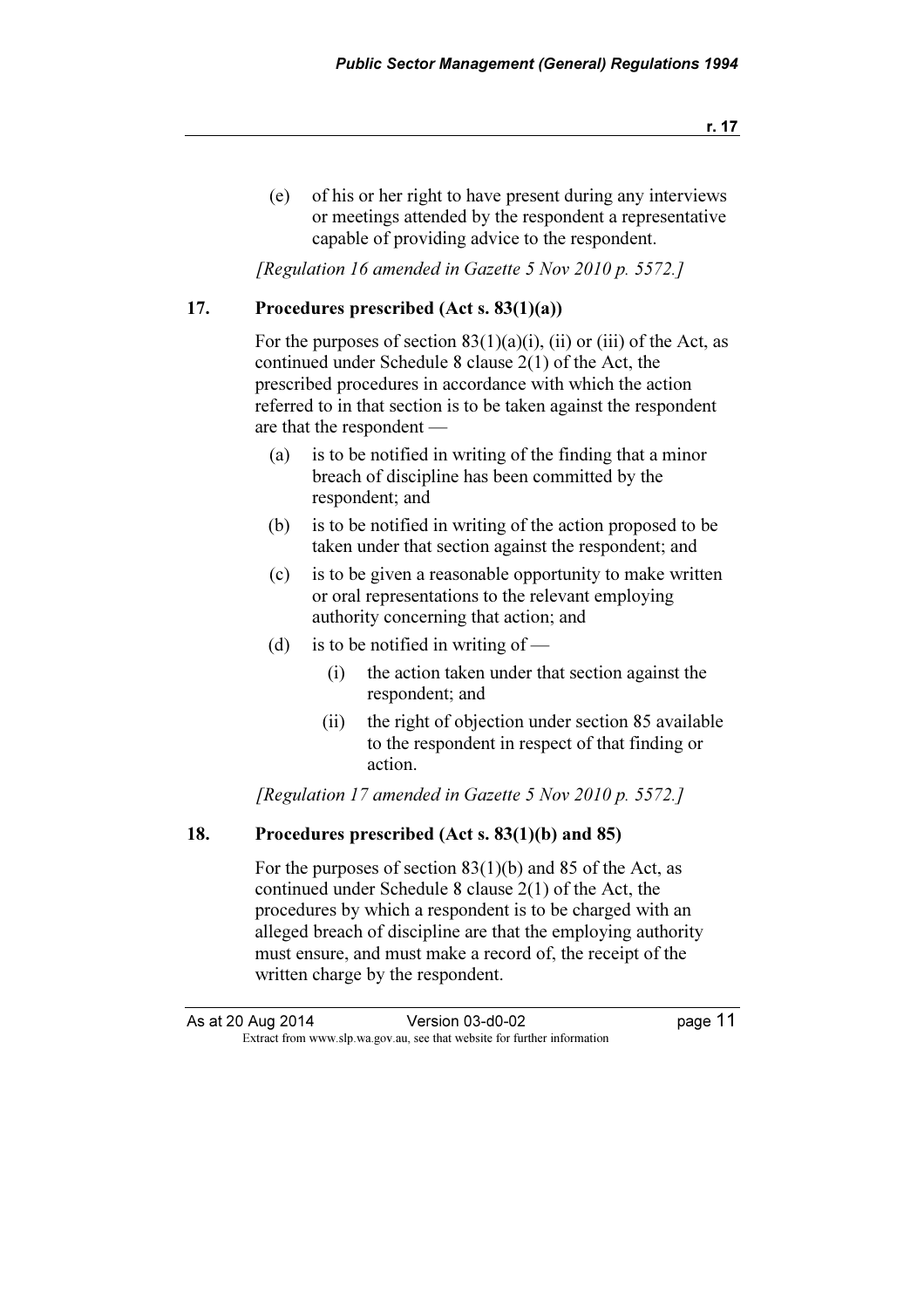|     | [Regulation 18 amended in Gazette 5 Nov 2010 p. 5572.]                                                                                                                                                                                                                    |
|-----|---------------------------------------------------------------------------------------------------------------------------------------------------------------------------------------------------------------------------------------------------------------------------|
| 19. | Details of breaches of discipline prescribed $(Act s. 86(1)(b))$                                                                                                                                                                                                          |
| (1) | For the purposes of section $86(1)(b)$ of the Act, as continued<br>under Schedule 8 clause $2(1)$ of the Act, the prescribed details<br>of the alleged breach of discipline are a written description of<br>the breach of discipline with which the respondent is charged |

- (a) the alleged time and place of commission of that breach of discipline; and
- (b) the other persons, if any, involved in committing that breach of discipline; and
- (c) the person, if any, against whom that breach of discipline was committed; and

framed in such a manner and with such particulars of —

 (d) the property, if any, in respect of which that breach of discipline was committed,

 as are necessary to inform the respondent of the nature of that breach of discipline.

 (2) If the time or place of commission of an alleged breach of discipline is unknown, it is sufficient for the purposes of subregulation  $(1)(a)$  to give particulars of the period or area within which that breach of discipline was committed.

[Regulation 19 amended in Gazette 5 Nov 2010 p. 5572.]

#### 20. Procedures prescribed  $(Act s. 86(4)(a))$

 For the purposes of section 86(4)(a) of the Act, as continued under Schedule 8 clause 2(1) of the Act, the prescribed procedures in accordance with which a disciplinary inquiry is to be held are that the respondent is notified in writing —

- (a) that a disciplinary inquiry into the charge is being held and of the purpose of that disciplinary inquiry; and
- (b) that the disciplinary inquiry referred to in paragraph (a) will lead to a finding being made, and may lead to action

| page 12 | Version 03-d0-02                                                         | As at 20 Aug 2014 |
|---------|--------------------------------------------------------------------------|-------------------|
|         | Extract from www.slp.wa.gov.au, see that website for further information |                   |

r. 19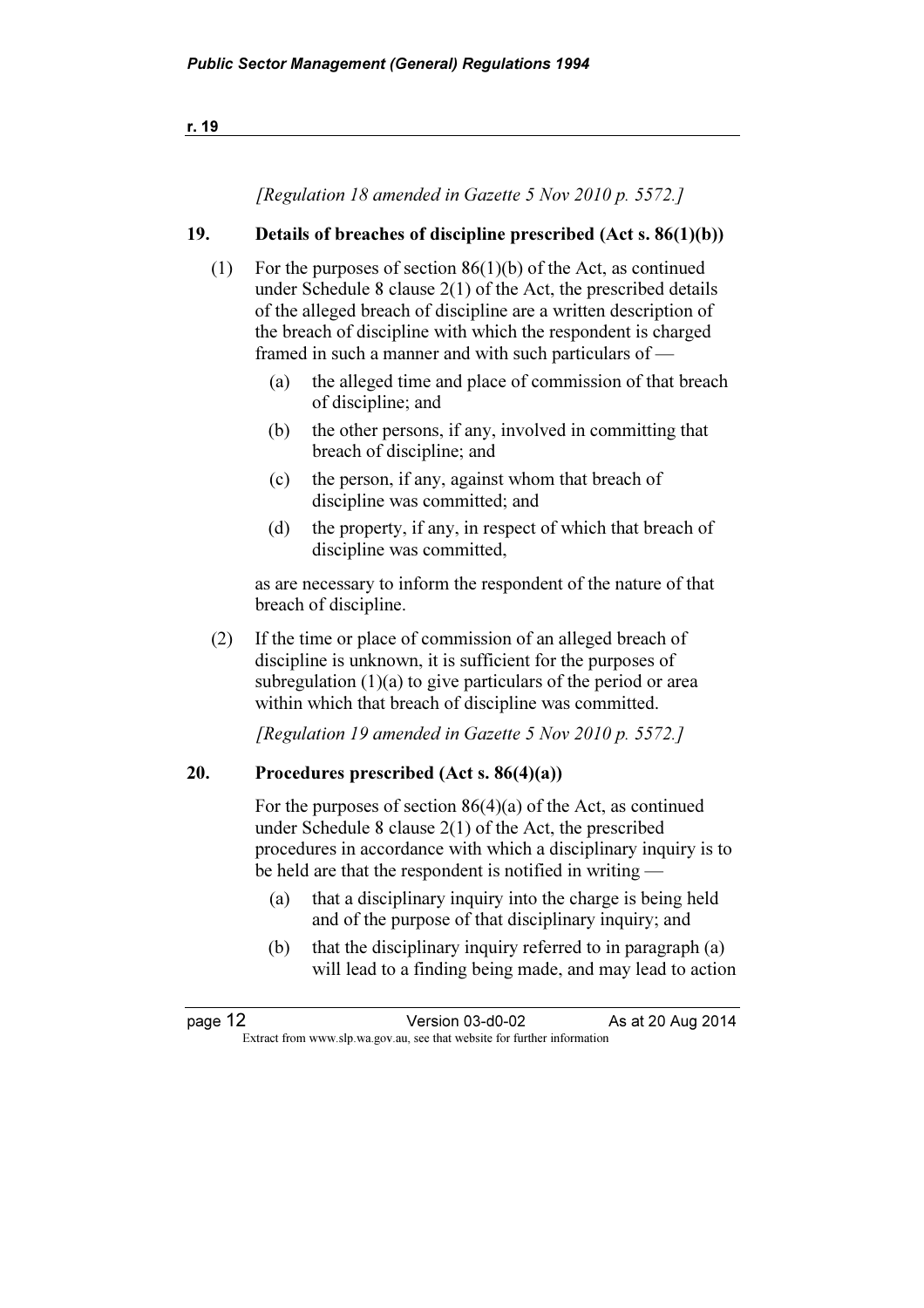being taken, against the respondent under Division 3 of Part 5 of the Act and of the range of possible findings and possible action; and

- (c) of the steps which may be taken in the conduct of that disciplinary inquiry prior to the making of a finding, and the taking of any action, against the respondent; and
- (d) of any interviews or meetings which the respondent is required to attend; and
- (e) of his or her right to have present during any interviews or meetings attended by the respondent a representative capable of providing advice to the respondent.

[Regulation 20 amended in Gazette 5 Nov 2010 p. 5572.]

#### 21. Period prescribed (Act s. 90)

 For the purposes of section 90 of the Act, as continued under Schedule 8 clause 2(1) of the Act, the prescribed period is 14 days.

[Regulation 21 amended in Gazette 5 Nov 2010 p. 5572.]

#### 22. Offences prescribed  $(Act s. 92(1)(b))$

 For the purposes of section 92(1)(b) of the Act, as continued under Schedule 8 clause  $2(1)$  of the Act, offences —

- (a) which involve
	- (i) fraud or dishonesty; or
	- (ii) wilful damage to, or destruction of, the property of others;

or

- (b) which are committed against the persons of others; or
- (c) which are punishable on conviction by imprisonment for 2 years or more,

are prescribed offences.

[Regulation 22 amended in Gazette 5 Nov 2010 p. 5573.]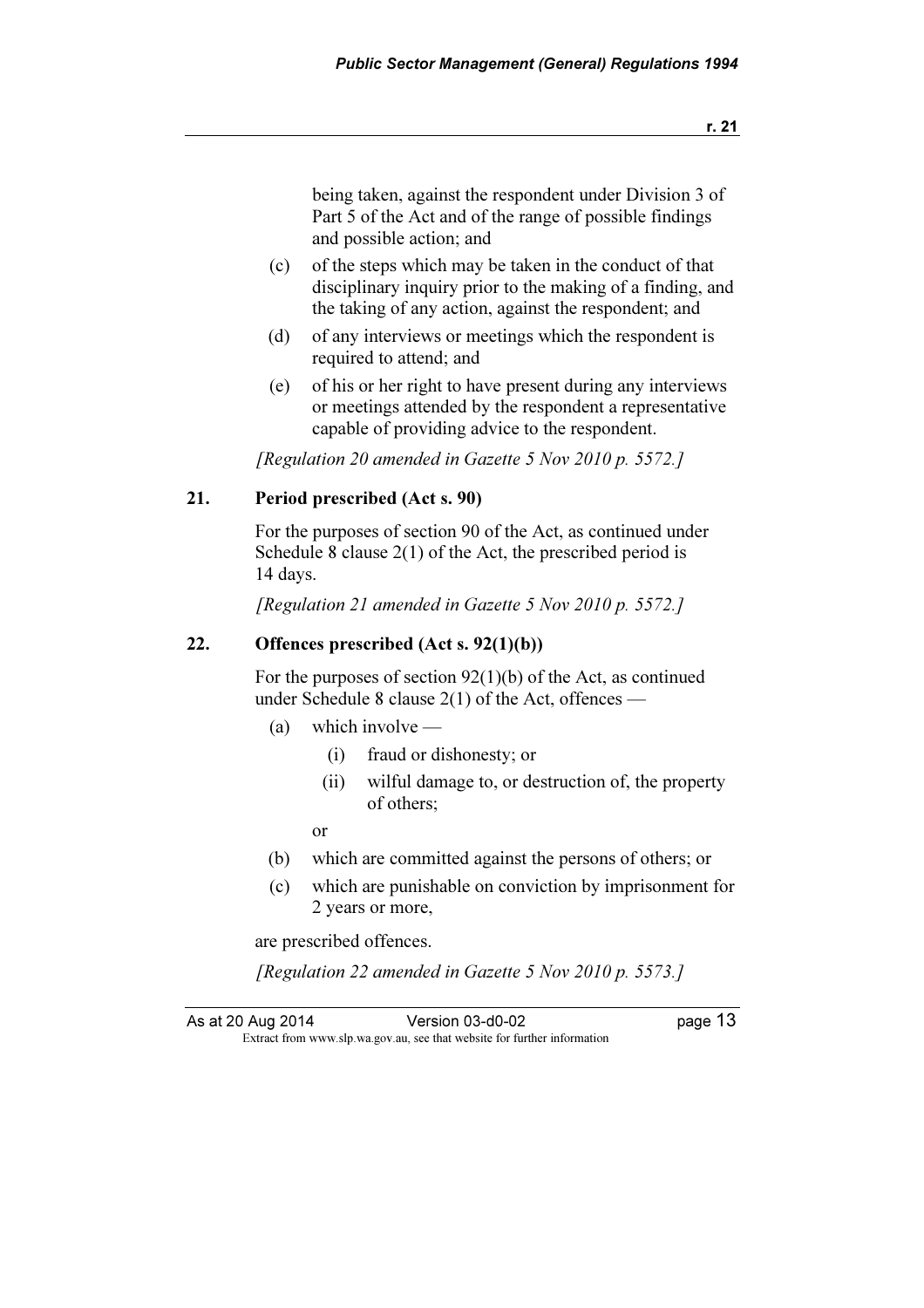r. 23

#### 23. Period prescribed (Act s. 92(2))

 For the purposes of section 92(2) of the Act, as continued under Schedule 8 clause 2(1) of the Act, the prescribed period is 14 days.

[Regulation 23 amended in Gazette 5 Nov 2010 p. 5573.]

[24. Deleted in Gazette 5 Nov 2010 p. 5571.]

#### 25. Personnel records prescribed

- (1) A public sector body is required to establish, keep and maintain for each permanent or contract employee, including trainees and cadets, personnel records containing (as a minimum) the following details —
	- (a) information relating to the appointment of the employee; and
	- (b) the employment history of the employee; and
	- (c) details of the employee's performance and any disciplinary matters relating to that employee; and
	- (d) information relating to the cessation of employment of that employee.
- (2) Where an employee is employed as a part of the Public Service, the following details, in addition to those set out in subregulation (1), are to be recorded —
	- (a) the name and date of birth of the employee; and
	- (b) the date of appointment of that employee to the Public Service; and
	- (c) the title and classification of the office held by that employee.
- (3) When an employee moves from one public sector body to another public sector body —

page 14 Version 03-d0-02 As at 20 Aug 2014<br>Extract from www.slp.wa.gov.au, see that website for further information  $\mathbf{F}$  from which we be the website for further information for further information  $\mathbf{F}$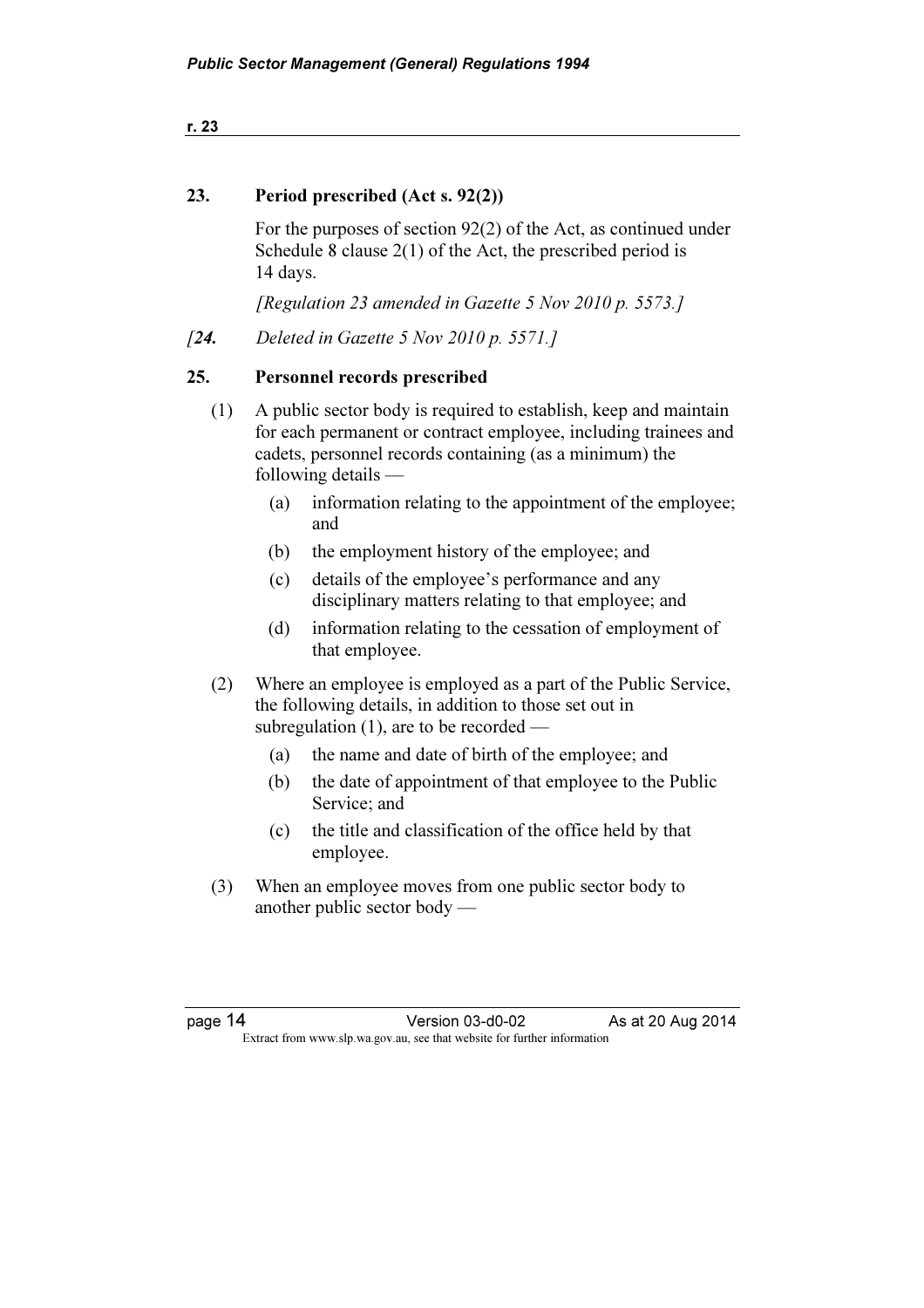- (a) the body to which the employee moves is required to seek the transfer the employee's record from the previous body; and
- (b) the body from which the employee moves is required to transfer the employee's record to the new body.

#### 26. Period prescribed (Act Sch. 5 cl. 13(14))

 For the purposes of clause 13(14) of Schedule 5 to the Act, the prescribed period is a period equal to the period in respect of which the amount of compensation paid to the person concerned under clause 13(11) of that Schedule was calculated.

As at 20 Aug 2014 <br>
Version 03-d0-02 <br>
Page 15 Extract from www.slp.wa.gov.au, see that website for further information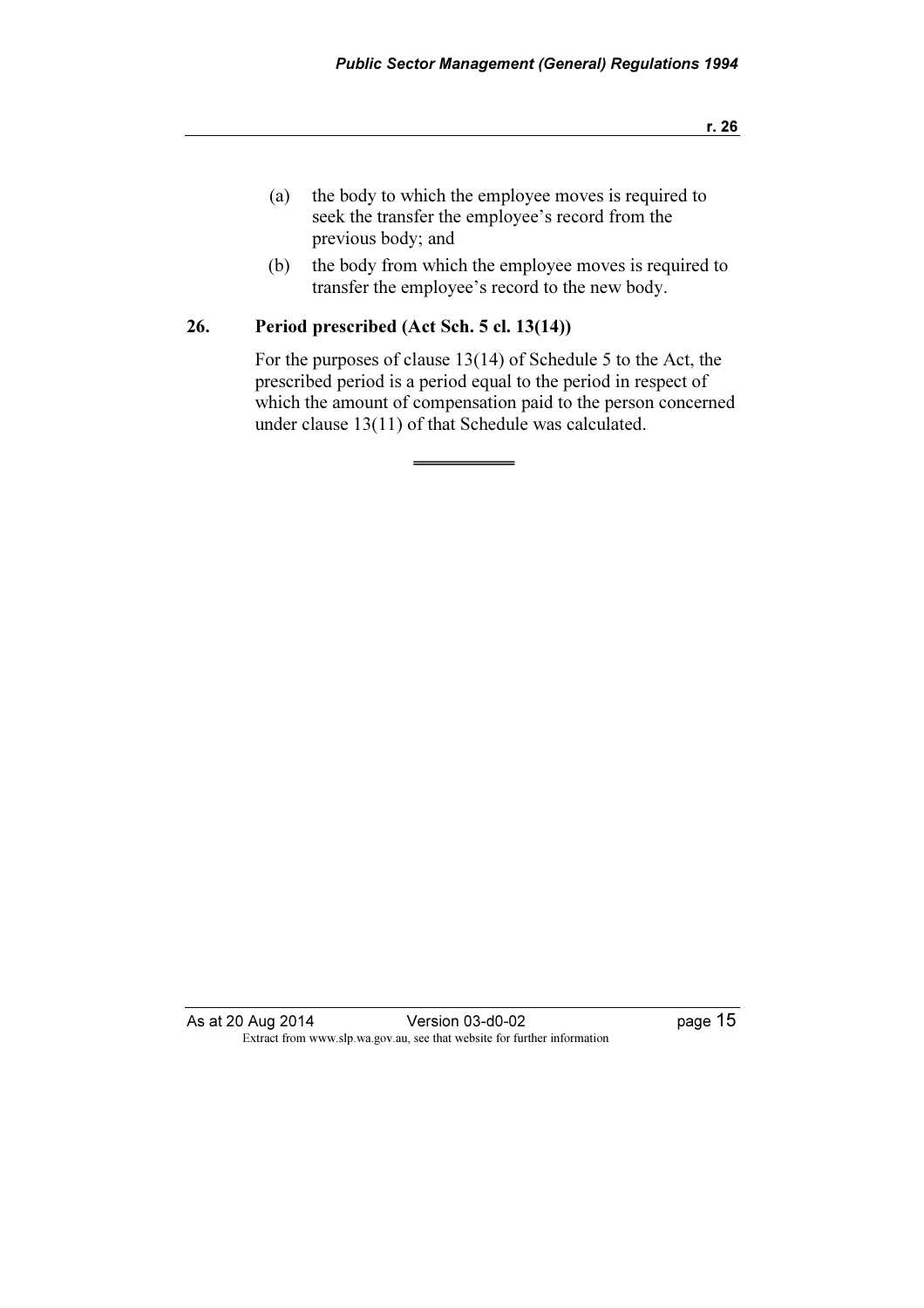#### **Notes**

 This is a compilation of the Public Sector Management (General) Regulations 1994 and includes the amendments made by the other written laws referred to in the following table. The table also contains information about any reprint.

| <b>Citation</b>                                                                                                            | Gazettal                                                          | Commencement                                                     |
|----------------------------------------------------------------------------------------------------------------------------|-------------------------------------------------------------------|------------------------------------------------------------------|
| Public Sector Management (General)<br>Regulations 1994                                                                     | 16 Sep 1994<br>p. 4798-803                                        | 1 Oct 1994 (see r. 2 and Gazette<br>30 Sep 1994 p. 4948)         |
| Public Sector Management (General)<br><b>Amendment Regulations 1994</b>                                                    | 9 Dec 1994<br>p. 6714-15                                          | 9 Dec 1994                                                       |
| Public Sector Management (General)<br><b>Amendment Regulations 1995</b>                                                    | 18 Aug 1995<br>p. 3774-5                                          | 18 Aug 1995                                                      |
| Public Sector Management (General)<br><b>Amendment Regulations 1996</b>                                                    | 7 Jun 1996<br>p. 2413-14                                          | 7 Jun 1996                                                       |
| Public Sector Management (General)<br>Amendment Regulations (No. 4) 1996                                                   | 27 Sep 1996<br>p. 4826-7<br>(correction<br>8 Oct 1996<br>p. 5313) | 27 Sep 1996                                                      |
| Public Sector Management (General)<br>Amendment Regulations (No. 3) 1996                                                   | 1 Oct 1996<br>p. 5112                                             | 1 Oct 1996                                                       |
| Public Sector Management (General)<br><b>Amendment Regulations 1997</b>                                                    | 22 Apr 1997<br>p. 2061                                            | 22 Apr 1997                                                      |
| Public Sector Management (General)<br>Amendment Regulations (No. 2) 1997                                                   | 19 Sep 1997<br>p. 5289                                            | 19 Sep 1997                                                      |
| Reprint of the Public Sector Management (General) Regulations 1994 as at<br>18 Dec 1997 (includes amendments listed above) |                                                                   |                                                                  |
| Public Sector Management (General)<br><b>Amendment Regulations 1999</b>                                                    | 19 Nov 1999<br>p. 5792-4                                          | 19 Nov 1999                                                      |
| Public Sector Management (General)<br><b>Amendment Regulations 2000</b>                                                    | 16 Jun 2000<br>p. 2957-8                                          | 18 Jun 2000 (see r. 2 and <i>Gazette</i><br>16 Jun 2000 p. 2939) |
| Public Sector Management (General)<br><b>Amendment Regulations 2002</b>                                                    | 5 Apr 2002<br>p. 1833-4                                           | 5 Apr 2002                                                       |
| Reprint 2: The Public Sector Management (General) Regulations 1994 as at<br>25 Jul 2003 (includes amendments listed above) |                                                                   |                                                                  |
| Inspector of Custodial Services Act 2003 s. 56(1)<br>assented to 15 Dec 2003                                               |                                                                   | 15 Dec 2003 (see s. 2)                                           |

Compilation table

1

page 16 **Version 03-d0-02** As at 20 Aug 2014

Extract from www.slp.wa.gov.au, see that website for further information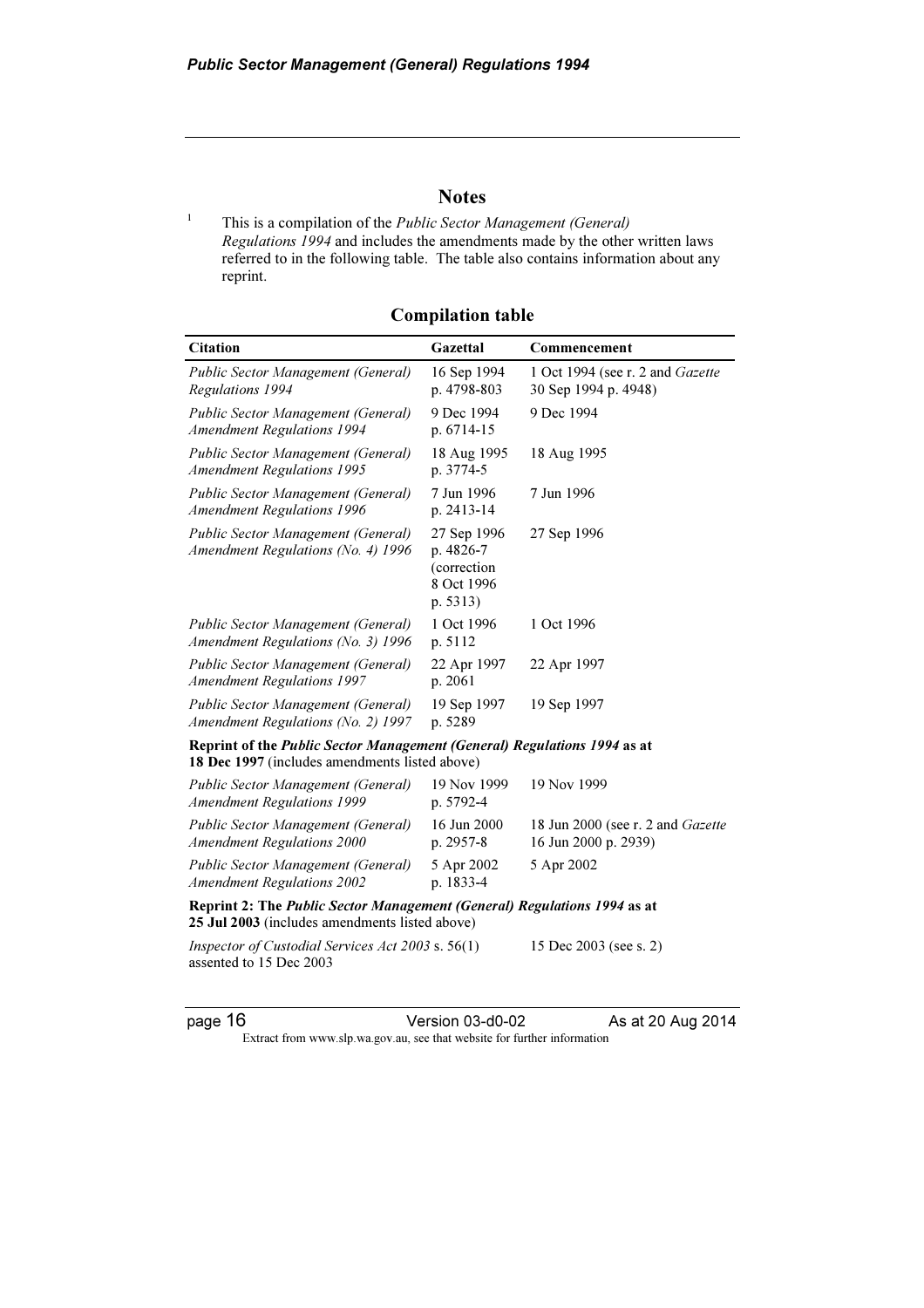| <b>Citation</b>                                                                                                                  | Gazettal                 | Commencement                                                                                                                                                                |  |  |
|----------------------------------------------------------------------------------------------------------------------------------|--------------------------|-----------------------------------------------------------------------------------------------------------------------------------------------------------------------------|--|--|
| Public Sector Management (General)<br><b>Amendment Regulations 2005</b>                                                          | 16 Sep 2005<br>p. 4347-8 | 16 Sep 2005                                                                                                                                                                 |  |  |
| Public Sector Management (General)<br><b>Amendment Regulations 2006</b>                                                          | 29 Dec 2006<br>p. 5920   | 1 Jan 2007 (see r. 2 and Gazette<br>8 Dec 2006 p. 5369)                                                                                                                     |  |  |
| Public Sector Management (General)<br>Amendment Regulations (No. 2) 2010                                                         | 22 Oct 2010<br>p. 5223-4 | r. 1 and 2: 22 Oct 2010<br>(see r. $2(a)$ );<br>Regulations other than r. 1 and 2:<br>23 Oct 2010 (see r. 2(b))                                                             |  |  |
| Public Sector Management (General)<br><b>Amendment Regulations 2010</b>                                                          | 5 Nov 2010<br>p. 5570-3  | Pt. 1: 5 Nov 2010 (see r. 2(a));<br>Pt. 2: 1 Dec 2010 (see r. 2(b) and<br>Gazette 5 Nov 2010 p. 5563);<br>Pt. 3:28 Mar 2011 (see r. 2(c)<br>and Gazette 5 Nov 2010 p. 5563) |  |  |
| <b>Reprint 3: The Public Sector Management (General) Regulations 1994 as at 3 Jun 2011</b><br>(includes amendments listed above) |                          |                                                                                                                                                                             |  |  |
| Public Sector Management (General)<br><b>Amendment Regulations 2012</b>                                                          | 24 Jan 2012<br>p. 555-6  | r. 1 and 2:24 Jan 2012 (see<br>r. $2(a)$ ;<br>Regulations other than r. 1 and 2:<br>25 Jan 2012 (see r. 2(b))                                                               |  |  |
| Public Sector Management (General)<br>Amendment Regulations (No. 2) 2012                                                         | 5 Jun 2012<br>p. 2363-6  | r. 1 and 2: 5 Jun 2012 (see<br>r. $2(a)$ ;<br>Regulations other than r. 1 and 2:<br>6 Jun 2012 (see r. 2(b))                                                                |  |  |
| Public Sector Management (General)<br><b>Amendment Regulations 2014</b>                                                          | 19 Aug 2014<br>p. 2996   | r. 1 and 2: 19 Aug 2014<br>(see r. $2(a)$ );<br>Regulations other than r. 1 and 2:<br>20 Aug 2014 (see r. 2(b))                                                             |  |  |

<sup>2</sup> The *Government Employees' Housing Act 1964* s.15 was deleted by the Machinery of Government(Miscellaneous Amendments) Act 2006 s. 300.

 $3$  Repealed by the *Country Housing Act 1998* s. 47.

- <sup>4</sup> Under the *Public Sector Management Act 1994* the names of departments may be changed. At the time of this compilation the former Department of Conservation and Land Management is called the Department of Environment and Conservation.
- <sup>5</sup> Repealed by the *School Education Act 1999* s. 246.
- <sup>6</sup> Under the *Alteration of Statutory Designations Order 2003* a reference in any law to the Department of Training was to be read and construed as a reference to the Department of Education and Training. Under the Alteration of Statutory Designation (DET) Order 2009 a reference in any law to the Department of

| As at 20 Aug 2014 | Version 03-d0-02                                                         | page 17 |
|-------------------|--------------------------------------------------------------------------|---------|
|                   | Extract from www.slp.wa.gov.au, see that website for further information |         |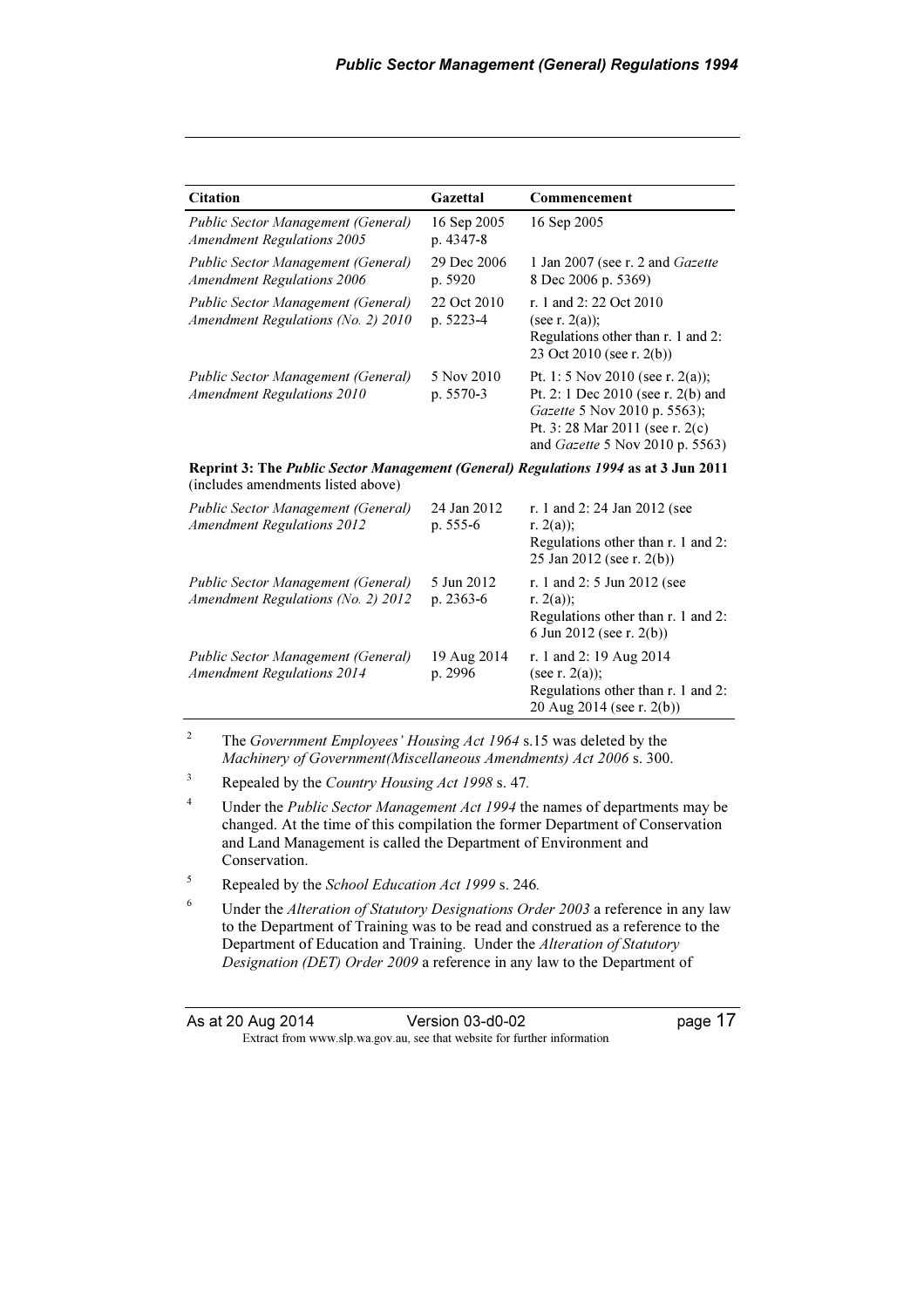Education and Training is to be read and construed as a reference to the Department of Education or to the Department of Training and Workforce Development, unless the contrary intention appears.

<sup>7</sup> Repealed by the *Vocational Education and Training Act 1996* s. 70.

<sup>8</sup> Now known as Pilbara TAFE. See *Gazette* 26 Nov 2004 p. 5316 concerning the amalgamation of Eastern Pilbara College of TAFE [formerly Hedland College of TAFE (which continued under the name Eastern Pilbara College of TAFE (see Gazette 29 Oct 1999 p. 5925-7)) which amalgamated Pundulmurra College (see Gazette 19 Dec 1997 p. 7372)] and West Pilbara College of TAFE (formerly Karratha College of TAFE) and the college, as so amalgamated, is continued and renamed Pilbara TAFE (see Gazette 17 Dec 2002 p. 5925).

page 18 **Version 03-d0-02** As at 20 Aug 2014 Extract from www.slp.wa.gov.au, see that website for further information